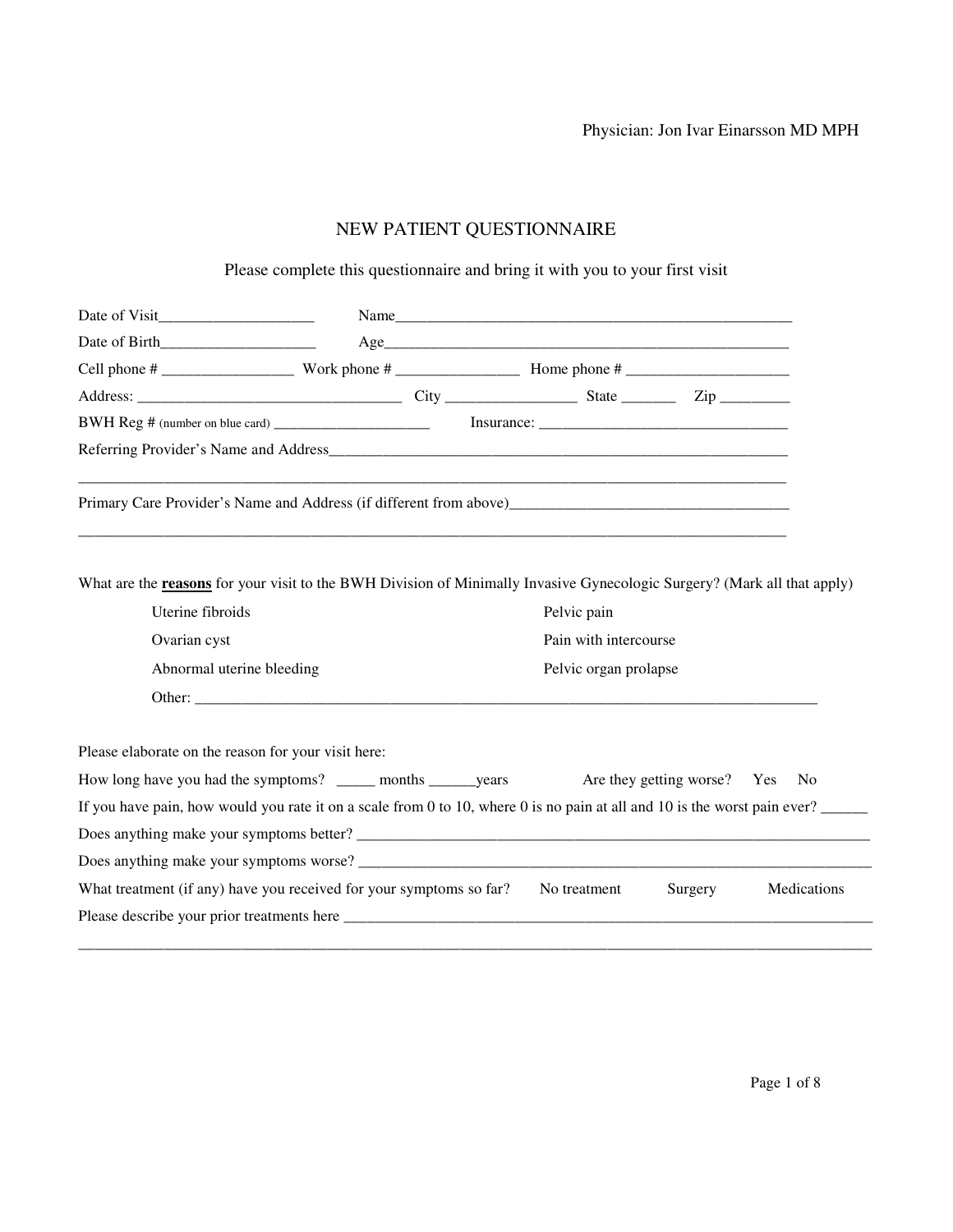# **Past Gynecological History:**

| <u>History of gynecologic problems</u> (mark all that you have ever had): |                                                                                |          |                 |                                            |  |  |  |  |  |
|---------------------------------------------------------------------------|--------------------------------------------------------------------------------|----------|-----------------|--------------------------------------------|--|--|--|--|--|
| Yeast infections                                                          | Trichomonas                                                                    |          |                 | Pelvic inflammatory disease (PID)          |  |  |  |  |  |
| Bacterial vaginosis                                                       | <i>Syphilis</i>                                                                |          |                 | HPV (human papilloma virus, genital warts) |  |  |  |  |  |
| Chlamydia                                                                 | Frequent urinary tract infections                                              |          |                 | Cervical dysplasia (abnormal pap smear)    |  |  |  |  |  |
| <b>Herpes</b>                                                             | Chronic vaginal discharge                                                      |          | <b>AIDS/HIV</b> |                                            |  |  |  |  |  |
| Gonorrhea                                                                 | Hepatitis B or C                                                               |          |                 |                                            |  |  |  |  |  |
| Date of last pap smear:                                                   |                                                                                | Results: | Normal          | Abnormal                                   |  |  |  |  |  |
| Date of last mammogram:                                                   |                                                                                | Results: | Normal          | Abnormal                                   |  |  |  |  |  |
|                                                                           | Were you exposed to DES in utero?<br>Uncertain<br><b>Yes</b><br>N <sub>0</sub> |          |                 |                                            |  |  |  |  |  |

Contraception: Please mark all boxes that apply I have never used contraception

| <b>METHOD</b>                  | Current use | Used in the past | Duration of use (years) |
|--------------------------------|-------------|------------------|-------------------------|
| Birth control pills/patch/ring |             |                  |                         |
| Hormonal IUD                   |             |                  |                         |
| Copper IUD                     |             |                  |                         |
| Condoms                        |             |                  |                         |
| Rhythm method                  |             |                  |                         |
| Other:                         |             |                  |                         |

# **Menstrual History:**

| Do you have menstrual periods? Yes         | N <sub>o</sub>                                                    |  |
|--------------------------------------------|-------------------------------------------------------------------|--|
|                                            | If you do NOT have menstrual periods, please indicate the reason: |  |
|                                            | menopause (age of menopause: <u>______</u> __ years old)          |  |
|                                            | surgical removal of both ovaries                                  |  |
|                                            | surgical removal of the uterus                                    |  |
|                                            | hormonal medication, please specify:                              |  |
|                                            |                                                                   |  |
| When did your last menstrual period start? | Age at first menstrual period                                     |  |

How many days are in between your menstrual periods? \_\_\_\_\_\_\_\_\_\_\_\_ Are your periods regular? yes no Days of menstrual flow\_\_\_\_\_\_\_\_\_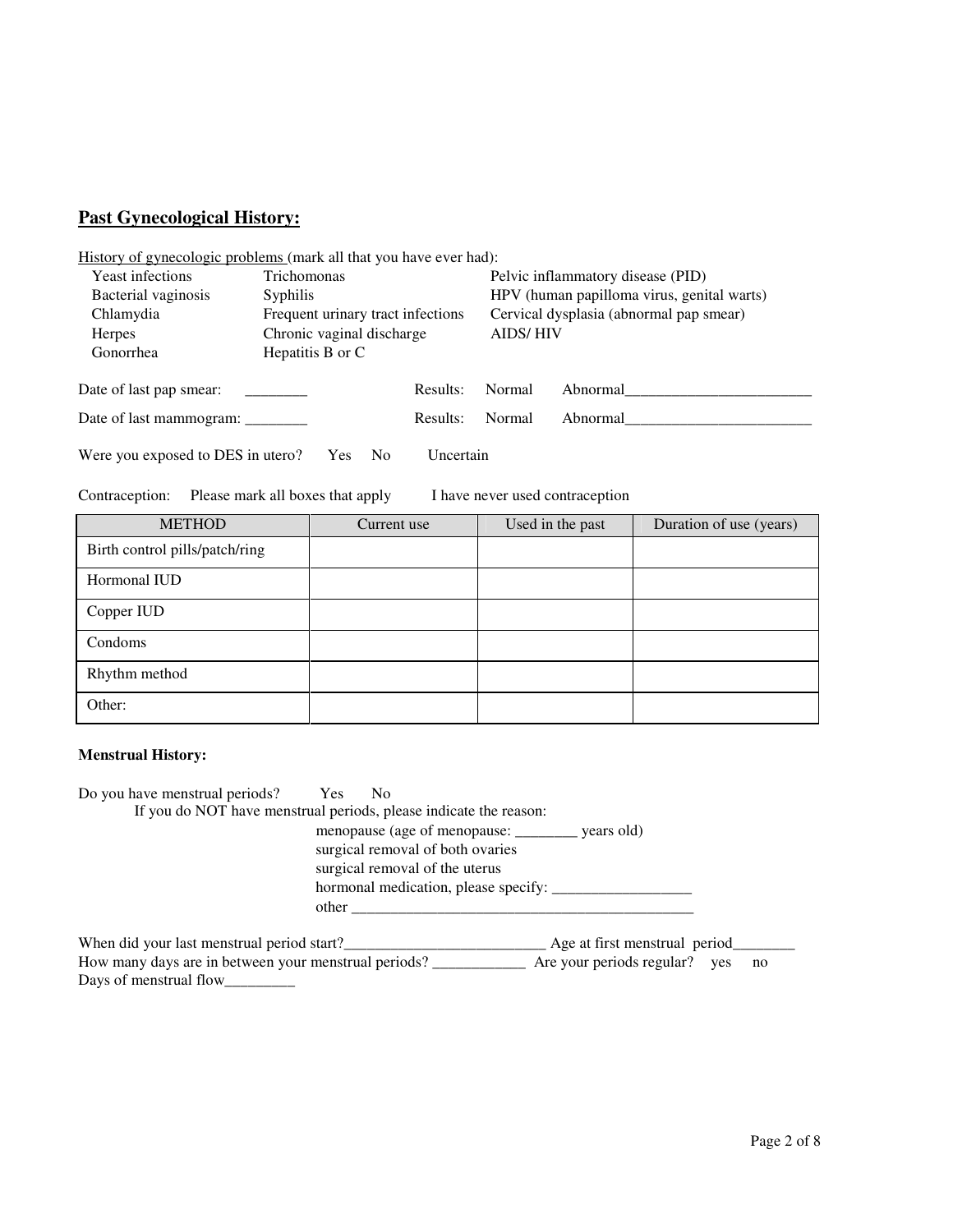# Which medications do you use for pain/cramps with your periods? How often?

| None                                                     |       |           |        |
|----------------------------------------------------------|-------|-----------|--------|
| Tylenol                                                  | Never | Sometimes | Always |
| Ibuprofen, Aleve, Naprosyn                               | Never | Sometimes | Always |
| Prescription pain meds (ex: Vicodin, Darvocet, Percocet) | Never | Sometimes | Always |
| Other                                                    | Never | Sometimes | Always |

| <b>Pelvic symptoms</b>                                                  |  |                                  |                 |                      |
|-------------------------------------------------------------------------|--|----------------------------------|-----------------|----------------------|
| Have you experienced any of these symptoms during the last 6<br>months? |  | Not at all A little bit Somewhat | A great<br>deal | A very<br>great deal |
| Heavy bleeding during your menstrual periods                            |  |                                  |                 |                      |
| Cramping or pain during your menstrual period                           |  |                                  |                 |                      |
| Irregular menstrual periods                                             |  |                                  |                 |                      |
| Bleeding or spotting in between your menstrual periods                  |  |                                  |                 |                      |
| Pelvic pain on days other than during your menstrual period             |  |                                  |                 |                      |
| Pelvic pressure or fullness                                             |  |                                  |                 |                      |
| Pain with intercourse                                                   |  |                                  |                 |                      |

# Have you been diagnosed with endometriosis/pelvic pain? yes no

If yes, please complete the following 5 questions (if you do not have pelvic pain, skip to next question)

| During the last 4 weeks, how often because of your<br>endometriosis have you | Never | Rarely | Sometimes | Often | Always |
|------------------------------------------------------------------------------|-------|--------|-----------|-------|--------|
| Found it difficult to walk because of pain                                   |       |        |           |       |        |
| Felt as though your symptoms are ruling your life?                           |       |        |           |       |        |
| Had mood swings?                                                             |       |        |           |       |        |
| Felt others don't understand what you are going through?                     |       |        |           |       |        |
| Felt your appearance has been affected?                                      |       |        |           |       |        |

| N <sub>0</sub> | Uncertain |
|----------------|-----------|
|                |           |
|                |           |
|                |           |
|                |           |
|                |           |

**If you have had treatment for infertility, please specify: \_\_\_\_\_\_\_\_\_\_\_\_\_\_\_\_\_\_\_\_\_\_\_\_\_\_\_\_\_\_\_\_\_\_\_\_\_\_\_\_**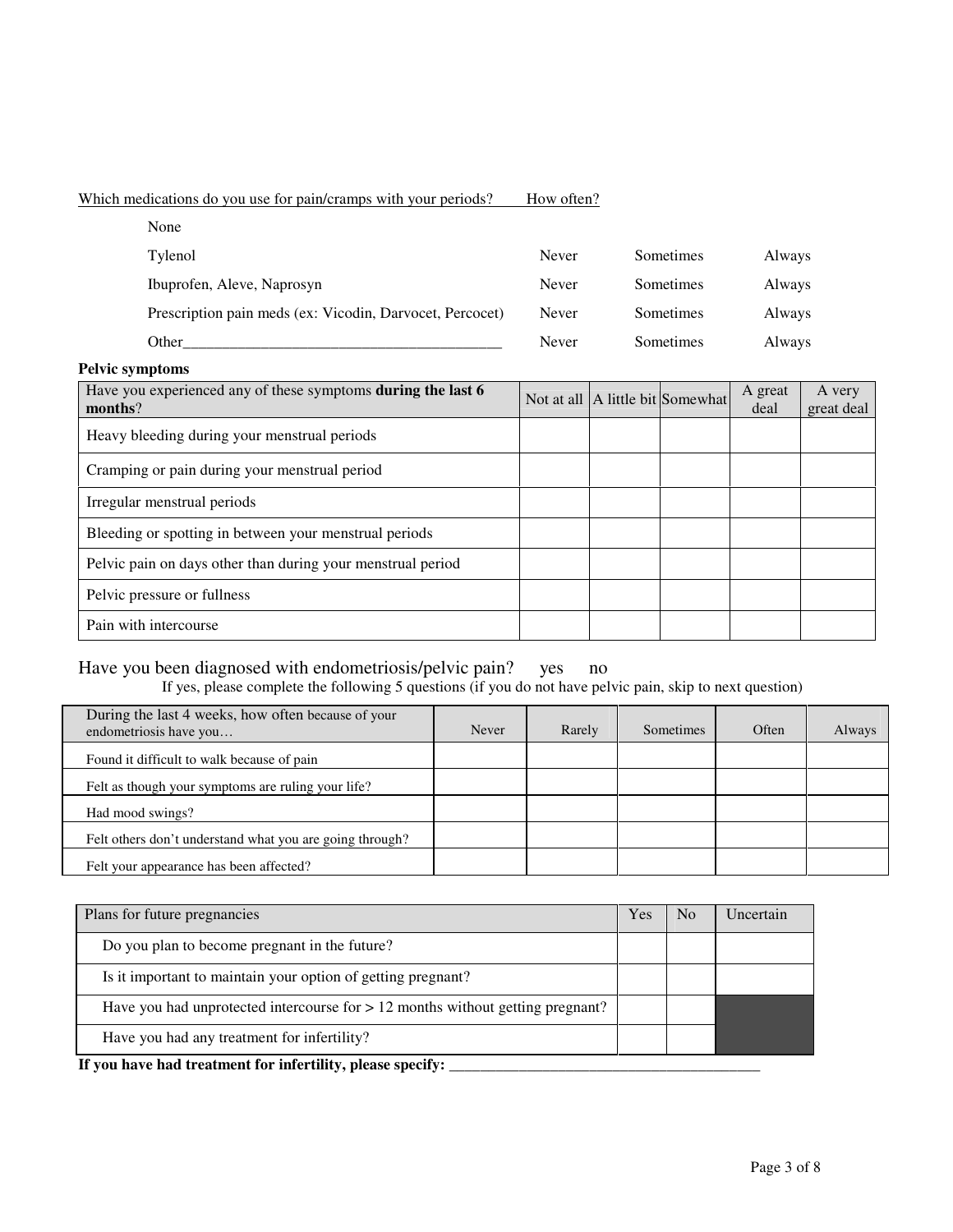#### **Have you leaked urine (even a small amount) in the last 3 months?** Yes No (if no skip to next question)

During the last 3 months, did you leak urine most often: (choose one option)

When you were performing some physical activity such as coughing, sneezing, lifting or exercise?

When you had the urge or feeling that you needed to empty your bladder?

Without physical activity or a sense of urgency?

About equally as often with physical activity as with a sense of urgency?

#### In the last three months have you felt something was falling out of your vagina or that something was pushed out **during coughing or straining?** Yes No

If yes, please describe your symptoms in more detail here:

Risk of Nausea or vomiting (N/V) after surgery is affected by three historical risk factors (**please check the appropriate box**):

\_\_\_\_\_\_\_\_\_\_\_\_\_\_\_\_\_\_\_\_\_\_\_\_\_\_\_\_\_\_\_\_\_\_\_\_\_\_\_\_\_\_\_\_\_\_\_\_\_\_\_\_\_\_\_\_\_\_\_\_\_\_\_\_\_\_\_\_\_\_\_\_\_\_\_\_\_\_\_\_\_\_\_\_\_\_\_\_\_\_\_\_\_\_\_\_\_\_\_\_\_\_ \_\_\_\_\_\_\_\_\_\_\_\_\_\_\_\_\_\_\_\_\_\_\_\_\_\_\_\_\_\_\_\_\_\_\_\_\_\_\_\_\_\_\_\_\_\_\_\_\_\_\_\_\_\_\_\_\_\_\_\_\_\_\_\_\_\_\_\_\_\_\_\_\_\_\_\_\_\_\_\_\_\_\_\_\_\_\_\_\_\_\_\_\_\_\_\_\_\_\_\_\_\_

| Number of historical risk factors you have | Your risk of having nausea or vomiting after surgery |
|--------------------------------------------|------------------------------------------------------|
|                                            | $20 - 40\%$                                          |
| 1 or 2                                     | 40-80%                                               |
|                                            | More than $80\%$                                     |

Prior history of travel sickness Prior history of N/V after anesthesia and If you do NOT smoke

### **Pregnancies:**

Please fill in the following table and use the code letters to indicate the outcome of each pregnancy.

| $Vag = Vaginal delivery$ |                         | Forc=Forceps delivery |                                          | $AB = Abortion$ |                     |      |                |                                          |
|--------------------------|-------------------------|-----------------------|------------------------------------------|-----------------|---------------------|------|----------------|------------------------------------------|
|                          | $C/S = Cesarea$ section |                       | Vacu= Vacuum delivery                    |                 | $Mis = Miscarriage$ |      |                |                                          |
| Year                     | Code                    | Weight of baby        | Episiotomy or<br>tear ( $\sqrt{}$ = yes) |                 | Year                | Code | Weight of baby | Episiotomy or<br>tear ( $\sqrt{}$ = yes) |
|                          |                         |                       |                                          |                 | -5.                 |      |                |                                          |
| 2.                       |                         |                       |                                          |                 | -6.                 |      |                |                                          |
| 3.                       |                         |                       |                                          |                 | 7.                  |      |                |                                          |
| 4.                       |                         |                       |                                          |                 | -8.                 |      |                |                                          |

List additional pregnancies here \_\_\_\_\_\_\_\_\_\_\_\_\_\_\_\_\_\_\_\_\_\_\_\_\_\_\_\_\_\_\_\_\_\_\_\_\_\_\_\_\_\_\_\_\_\_\_\_\_\_\_\_\_\_\_\_\_\_\_\_\_\_\_\_\_\_\_\_\_\_\_\_\_\_\_\_\_\_\_\_\_\_\_\_\_\_\_\_\_\_\_\_\_\_\_\_\_\_\_\_\_\_

\_\_\_\_\_\_\_\_\_\_\_\_\_\_\_\_\_\_\_\_\_\_\_\_\_\_\_\_\_\_\_\_\_\_\_\_\_\_\_\_\_\_\_\_\_\_\_\_\_\_\_\_\_\_\_\_\_\_\_\_\_\_\_\_\_\_\_\_\_\_\_\_\_\_\_\_\_\_\_\_\_\_\_\_\_\_\_\_\_\_\_\_\_\_\_\_\_\_\_\_\_\_ \_\_\_\_\_\_\_\_\_\_\_\_\_\_\_\_\_\_\_\_\_\_\_\_\_\_\_\_\_\_\_\_\_\_\_\_\_\_\_\_\_\_\_\_\_\_\_\_\_\_\_\_\_\_\_\_\_\_\_\_\_\_\_\_\_\_\_\_\_\_\_\_\_\_\_\_\_\_\_\_\_\_\_\_\_\_\_\_\_\_\_\_\_\_\_\_\_\_\_\_\_\_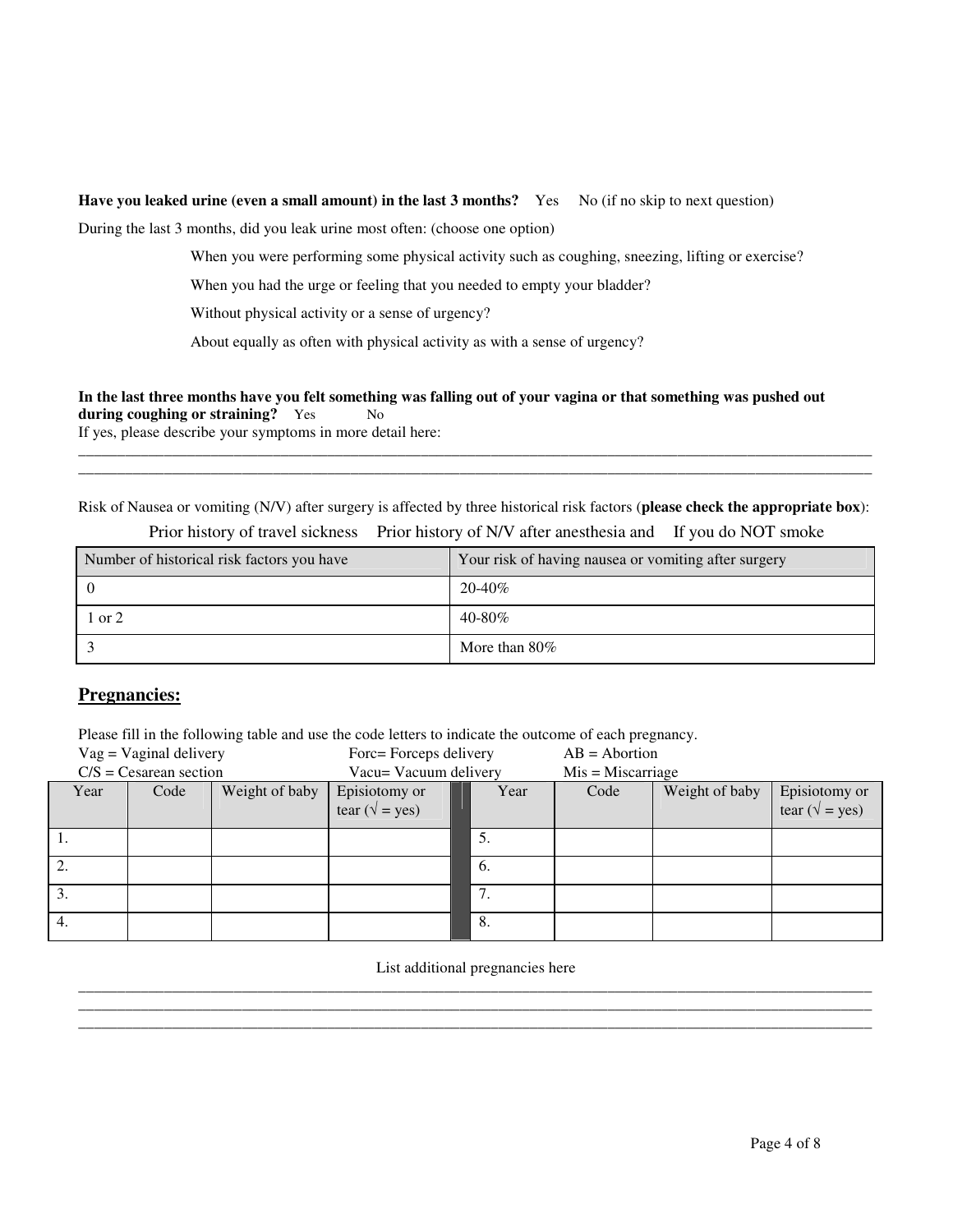# **Past and current medical history:**

Please indicate if you have had or have any of these medical problems

I have no medical problems

| Medical problem                         | $\sqrt{}$ = yes | Medical problem          | $\sqrt{}$ = yes |
|-----------------------------------------|-----------------|--------------------------|-----------------|
| High blood pressure                     |                 | Ulcerative colitis       |                 |
| Angina or chest pain                    |                 | Crohn's disease          |                 |
| Irregular heart beat or palpitations    |                 | Irritable bowel syndrome |                 |
| Heart attack or coronary artery disease |                 | Chronic constipation     |                 |
| Asthma                                  |                 | Chronic diarrhea         |                 |
| Pulmonary embolus (blood clot in lungs) |                 | Stomach ulcer            |                 |
| Chronic headaches/migraine              |                 | Reflux (heart burn)      |                 |
| Thyroid disease, specify:               |                 | Interstitial cystitis    |                 |
| Kidney disease, specify:                |                 | Fibromyalgia             |                 |
| Liver disease, specify:                 |                 | Chronic low back pain    |                 |
| Cancer, specify:                        |                 | <b>Diabetes</b>          |                 |
| Blood clot in legs or arms (DVT)        |                 | Breast disease, specify: |                 |
| Other:                                  |                 | Urinary tract infections |                 |
| Other:                                  |                 | Arthritis                |                 |

Have you ever been diagnosed or treated for any of these mental health conditions?

I do not have any of these conditions

|                  |     |                |                          |            | Treatment: |                 |                          |
|------------------|-----|----------------|--------------------------|------------|------------|-----------------|--------------------------|
| Condition        | Yes | N <sub>o</sub> | Month, Year of diagnosis | Medication | Counseling | Hospitalization | Duration of<br>treatment |
| Depression       |     |                |                          |            |            |                 |                          |
| Anxiety          |     |                |                          |            |            |                 |                          |
| Bipolar disorder |     |                |                          |            |            |                 |                          |
| Schizophrenia    |     |                |                          |            |            |                 |                          |

### **Previous surgeries:**

List all previous surgeries along with their dates (include cesarean sections, tonsillectomies, appendectomies etc)

I have never had any surgery

| <b>Surgery</b> | Date | <b>Laparoscopy or Hysteroscopy</b><br>(minimally invasive surgery) | <b>Laparotomy (large</b><br>abdominal incision) |
|----------------|------|--------------------------------------------------------------------|-------------------------------------------------|
|                |      |                                                                    |                                                 |
|                |      |                                                                    |                                                 |
|                |      |                                                                    |                                                 |
|                |      |                                                                    |                                                 |
|                |      |                                                                    |                                                 |
|                |      |                                                                    |                                                 |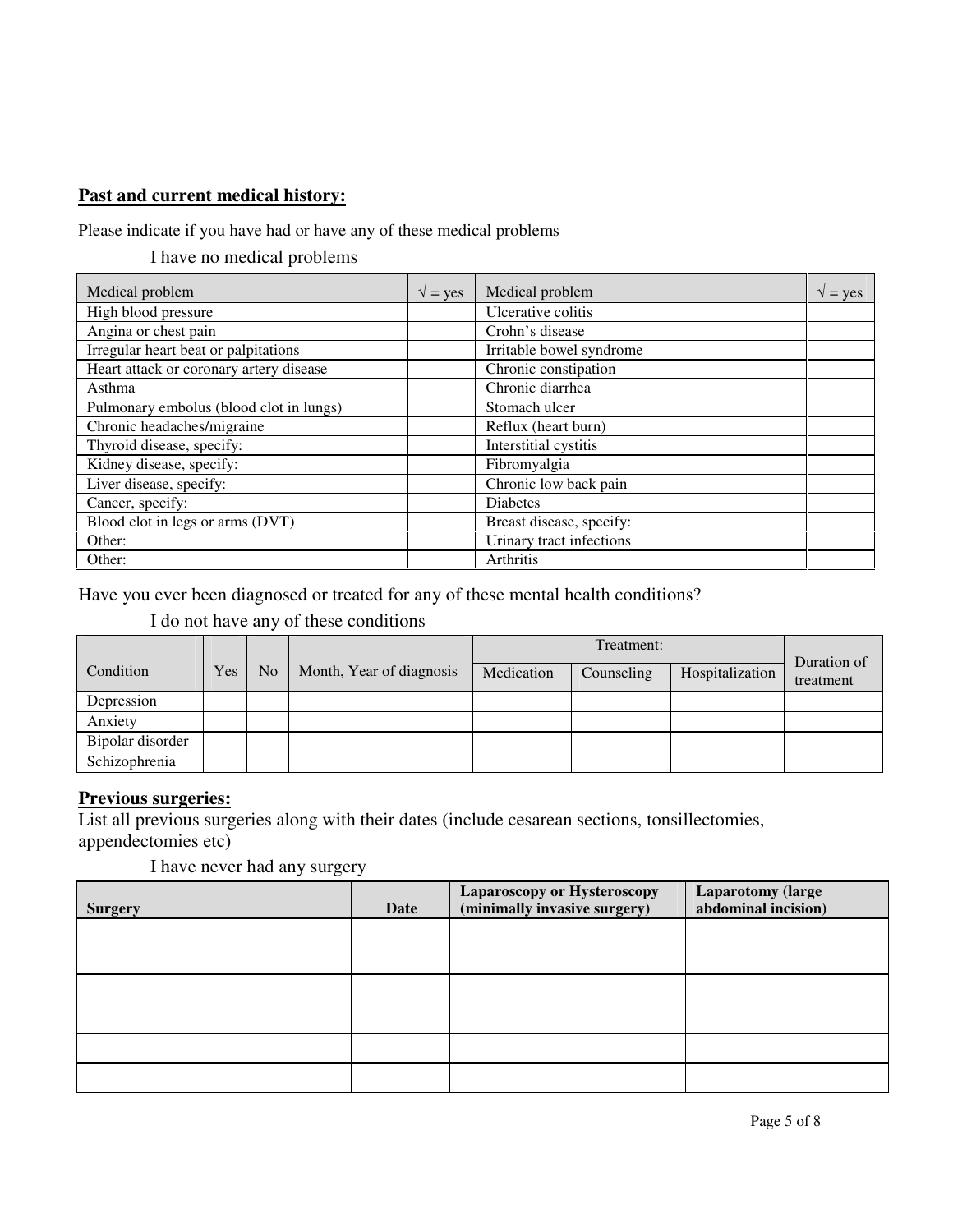# **Review of symptoms:**

Please mark any symptoms that you have experienced in the last 3 months ( $\sqrt{ }$  = yes)

| <b>General</b>                         | $(\sqrt{\ }$ = yes)          | <b>Gastrointestinal</b>           | $(\sqrt{\phantom{a}} = \text{yes})$ |
|----------------------------------------|------------------------------|-----------------------------------|-------------------------------------|
| Chronic fatigue                        |                              | Nausea or vomiting                |                                     |
| Fevers                                 |                              | Poor appetite                     |                                     |
| Difficulty falling or staying asleep   |                              | Abdominal bloating/fullness       |                                     |
| Unintentional weight loss              |                              | Heartburn                         |                                     |
| Unintentional weight gain              |                              | Constipation                      |                                     |
| <b>Skin</b>                            | $(\sqrt{y} = \text{yes})$    | Diarrhea                          |                                     |
| Rash                                   |                              | Blood in stools                   |                                     |
| Itching                                |                              | Pain with bowel movements         |                                     |
| Vaginal or vulvar ulcers or fissures   |                              | <b>Urinary</b>                    | $(\sqrt{\ } = \text{yes})$          |
| <b>Head and neck</b>                   | $(\sqrt{\ } = \text{yes})$   | Urinary frequency                 |                                     |
| Itchy eyes                             |                              | Urgency (sudden urge to urinate)  |                                     |
| Sore throat                            |                              | Urine leaking                     |                                     |
| Mouth sores or ulcers                  |                              | Pain with urination               |                                     |
| Bleeding gums                          |                              | Blood in urine                    |                                     |
| <b>Heart</b>                           | $(\sqrt{\ }$ = yes)          | Incomplete bladder emptying       |                                     |
| Chest pain                             |                              | Night time urination $(>2/night)$ |                                     |
| Irregular heart beat                   |                              | <b>Musculoskeletal</b>            | $(\sqrt{y} = y \cos{\theta})$       |
| Ankle/foot swelling                    |                              | Muscle or joint pain              |                                     |
| Lungs                                  | $(\sqrt{y} = \gamma \cos x)$ | Body aches and stiffness          |                                     |
| Shortness of breath                    |                              | Leg pain                          |                                     |
| Chronic cough                          |                              | Back pain                         |                                     |
| Wheezing                               |                              | <b>Endocrine</b>                  | $(\sqrt{\ }$ = yes)                 |
| Neurologic                             | $(\sqrt{\ } = \text{yes})$   | Excess hair growth                |                                     |
| Headaches                              |                              | Nipple discharge                  |                                     |
| <b>Dizziness</b>                       |                              | Hot flashes                       |                                     |
| Memory loss                            |                              | Night sweats                      |                                     |
| Low attention/difficulty concentrating |                              | Changes in voice                  |                                     |

# **Current medications:**

Please list all medications you currently take. Include any over-the-counter and herbal medicine you take:

| <b>Medication</b> | <b>Dose</b> | How many times per day? |
|-------------------|-------------|-------------------------|
|                   |             |                         |
|                   |             |                         |
|                   |             |                         |
|                   |             |                         |
|                   |             |                         |
|                   |             |                         |
|                   |             |                         |
|                   |             |                         |
|                   |             |                         |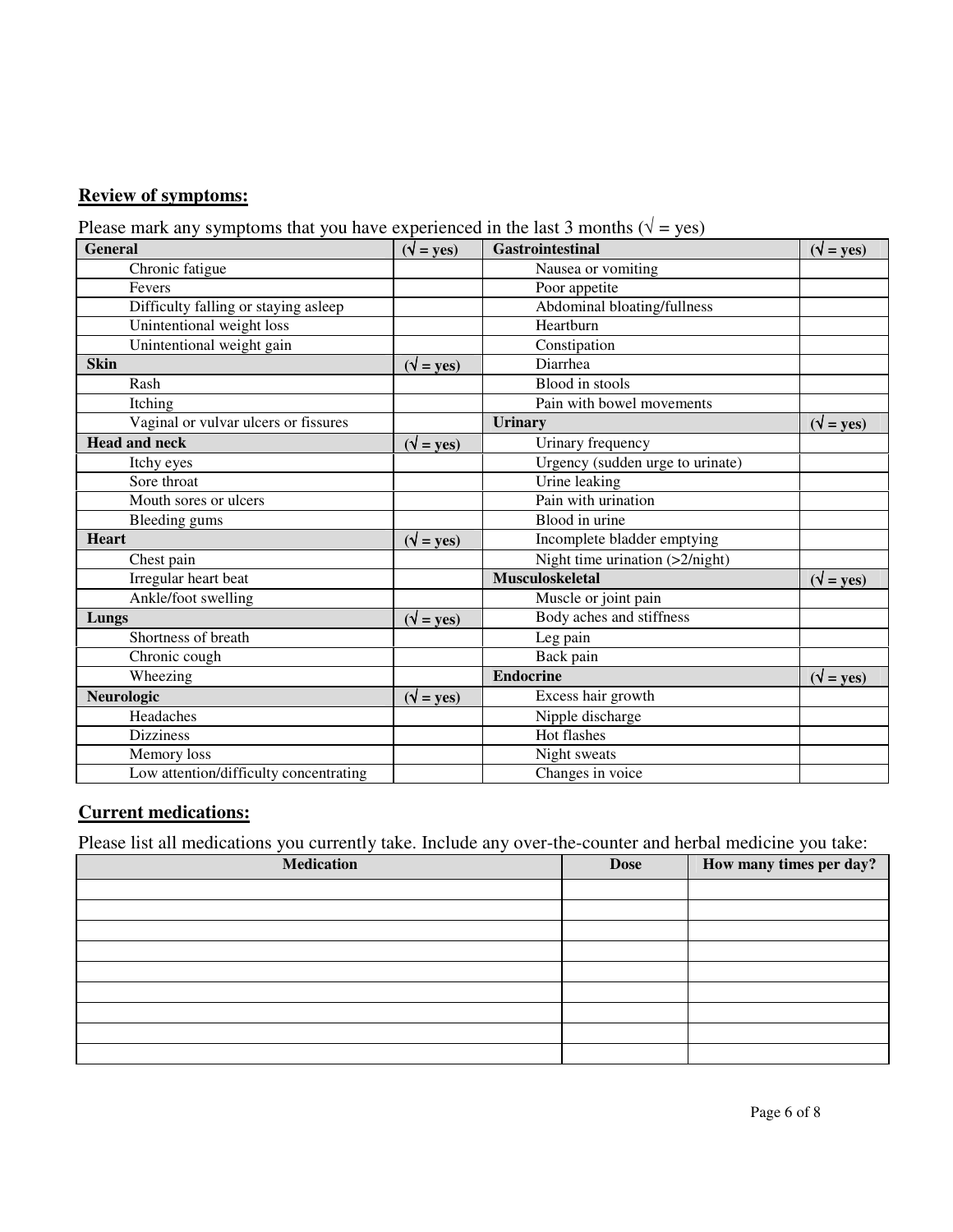# **Allergies to medications:**

List all medications that you are ALLERGIC to and your reaction to this medication:

| <b>Medication</b> | Reaction (example: rash, difficulty breathing) |
|-------------------|------------------------------------------------|
|                   |                                                |
|                   |                                                |
|                   |                                                |
|                   |                                                |
|                   |                                                |
|                   |                                                |
|                   |                                                |
|                   |                                                |

### **Social History:**

#### Health habits

| Do you?          | Yes | No | No, but did in the past | Ouit date | If YES:                    |
|------------------|-----|----|-------------------------|-----------|----------------------------|
| Smoke cigarettes |     |    |                         |           | Years:<br>Packs per day:   |
| Drink alcohol    |     |    |                         |           | Years:<br>Drinks per week: |
| Exercise         |     |    |                         |           | Hours per week:            |

#### Background information:

| Race      | 1. American Indian or Alaskan native   | Education  | 1. Grade school              |
|-----------|----------------------------------------|------------|------------------------------|
|           | 2. Asian                               |            | 2. Completed High school     |
|           | 3. Native Hawaiian or Pacific Islander |            | 3. Some College              |
|           | 4. Black or African American           |            | 4. Associate Degree          |
|           | 5. White                               |            | 5. College/Bachelor's degree |
|           | 6. Middle Eastern                      |            | 6. Post-graduate degree      |
|           | 7. More than one race                  |            |                              |
| Ethnicity | 1. Hispanic or Latino                  | Occupation | 1. Work outside home         |
|           | 2. NOT Hispanic or Latino              |            | 2. Homemaker                 |
|           |                                        |            | 3. Retired                   |
|           |                                        |            | 4. Disabled                  |
| Marital   | 1. Single                              | Household  | 1. 0-10,000/year             |
| status    | 2. Married                             | income     | $10-30,000$ /year<br>2.      |
|           | 3. Domestic partner                    |            | 30-50,000/year<br>3.         |
|           | 4. Separated                           |            | 4. 50-100,000/year           |
|           | 5. Divorced                            |            | above 100,000/year<br>5.     |
|           | 6. Widowed                             |            |                              |

If you work outside the home, what is your occupation? \_\_\_\_\_\_\_\_\_\_\_\_\_\_\_\_\_\_\_\_\_\_\_\_\_\_\_\_\_\_\_\_\_\_\_\_\_\_\_\_

Have you ever felt unsafe or threatened in a relationship?\_\_\_\_\_\_\_\_\_\_\_\_\_\_\_\_\_\_\_\_\_\_\_\_\_\_\_\_\_\_\_\_\_\_\_\_\_\_\_\_\_\_\_\_\_\_\_\_

How long have you been with your present partner?\_\_\_\_\_\_\_\_\_\_\_\_\_\_\_\_\_\_\_\_\_\_\_\_\_\_\_\_\_\_\_